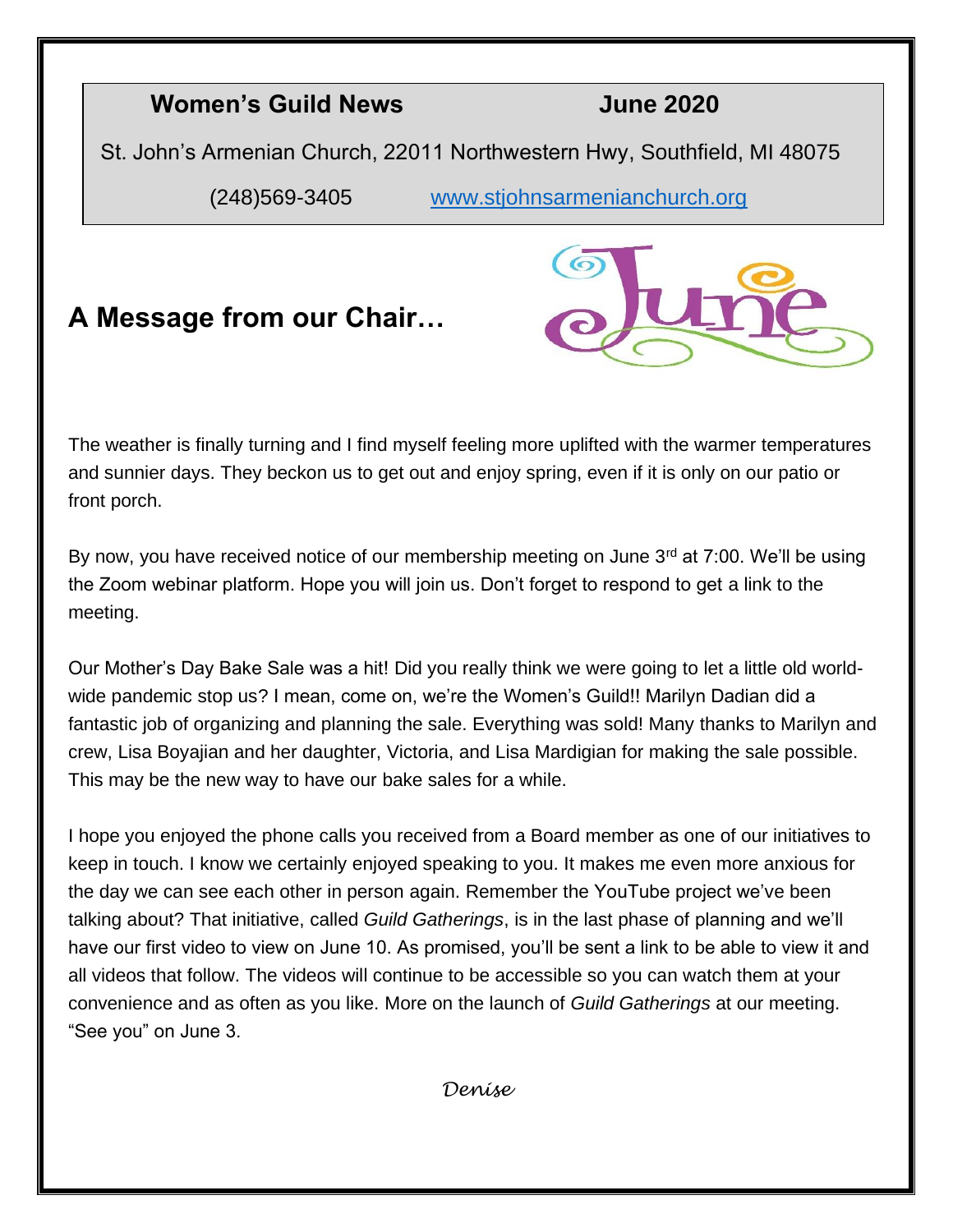

The Guild sends our heartfelt sympathy to Karen Mangune on the passing of her husband, Ben Mangune, on May 7, 2020.

- Asdvadz Hokeen Losavoreh

The Women's Guild will be recognizing the following dearly departed members since last June with Hokehankist services during the Badarak on Sunday, June 7, 2020. Prayers are also being said for the souls of all deceased Women's Guild Members.

Roxanne Keurajian **Ann Manoogian** Ann Manoogian Alice Mavian

Alice Chavadarian **Clara, Dzovigian** Shornig Grace Karougian



Frances Hagopian Diana Mardigian Kathy Steck Maral Thomas



**YOU** TUDE Reimagined" Guild Gatherings on You Tube! Reimagined" Guild Gatherings on You Tube!

It's time to pay your annual Women's Guild Annual 2020 Dues

\_\_\_\_\_\_\_\_\_\_\_\_\_\_\_\_\_\_\_\_\_\_\_\_\_\_\_\_\_\_\_\_\_\_\_\_\_\_\_\_\_\_\_\_\_\_\_\_\_\_\_\_\_\_\_\_\_\_\_\_\_\_\_\_\_\_\_\_\_\_\_\_\_\_\_\_\_\_



Please make checks of \$25 to St. John's Women's Guild Include your name, address, phone, and email.

 Paulette Apkarian 7430 Brookberry Ct. West Bloomfield, MI 48322

\_\_\_\_\_\_\_\_\_\_\_\_\_\_\_\_\_\_\_\_\_\_\_\_\_\_\_\_\_\_\_\_\_\_\_\_\_\_\_\_\_\_\_\_\_\_\_\_\_\_\_\_\_\_\_\_\_\_\_\_\_\_\_\_\_\_\_\_\_\_\_\_\_\_\_\_\_\_

If you have an announcement you would like to share, please email Nyree Giragosian at nyreevgir@gmail.com or call (248)231-2547.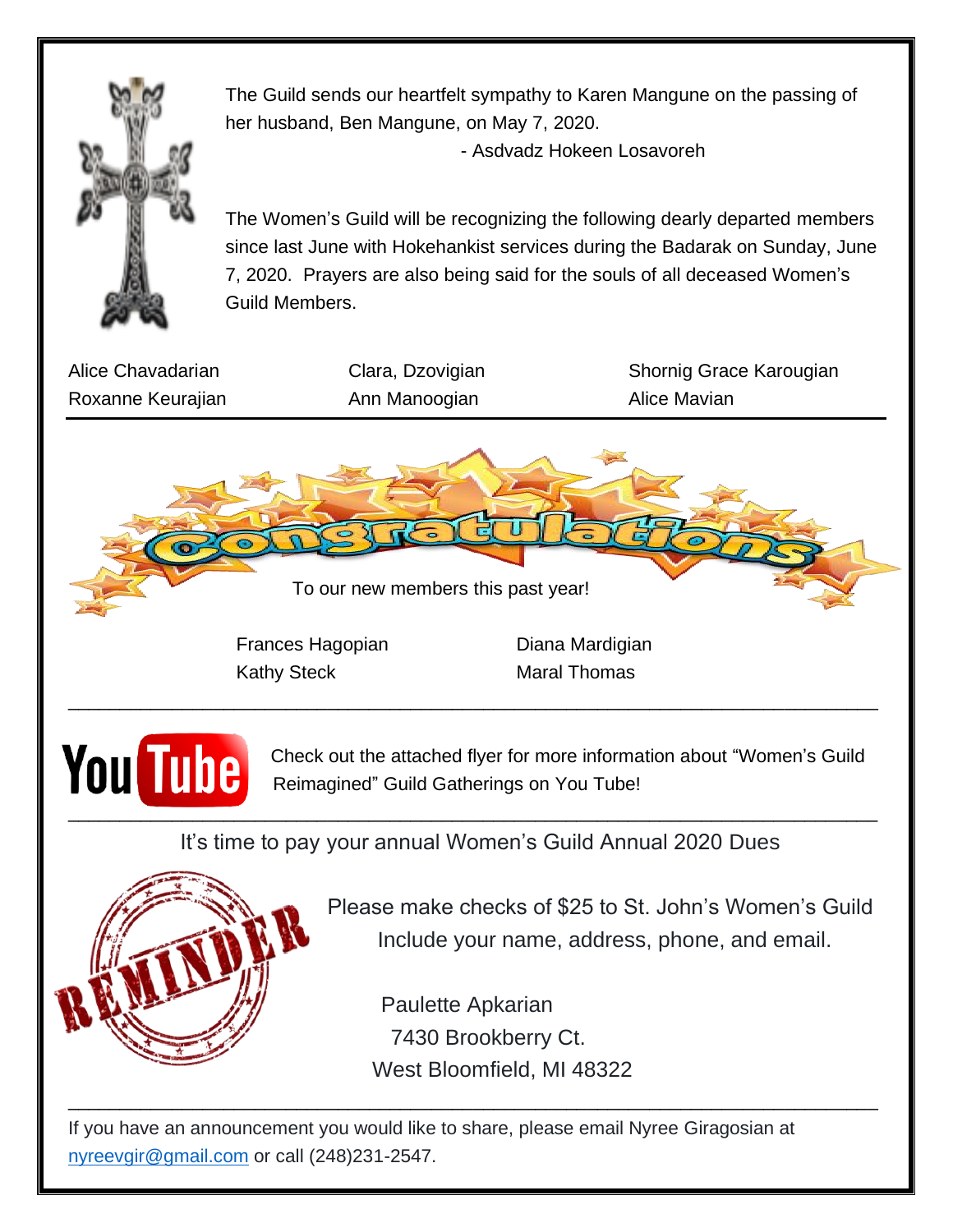

#### **THE WOMEN'S GUILD** OF ST. JOHN ARMENIAN CHURCH SOUTHFIELD, MICHIGAN

PRESENTS

## 'GUILD GATHERINGS'

### $\sim$  A SERIES OF CREATIVE VIDEOS  $\sim$ **ON YOUTUBE**

SO.... TUNE IN, WON'T YOU? **WATCH FOR THE LINK!** 

**WEDNESDAY, JUNE 10** "CHAIR YOGA ON THE LAKE" BY BELINDA KABODIAN

**WEDNESDAY, JUNE 24** "CHOREG AND TIPS IN MAKING DOUGH" **BY DOLLY MATOIAN** 

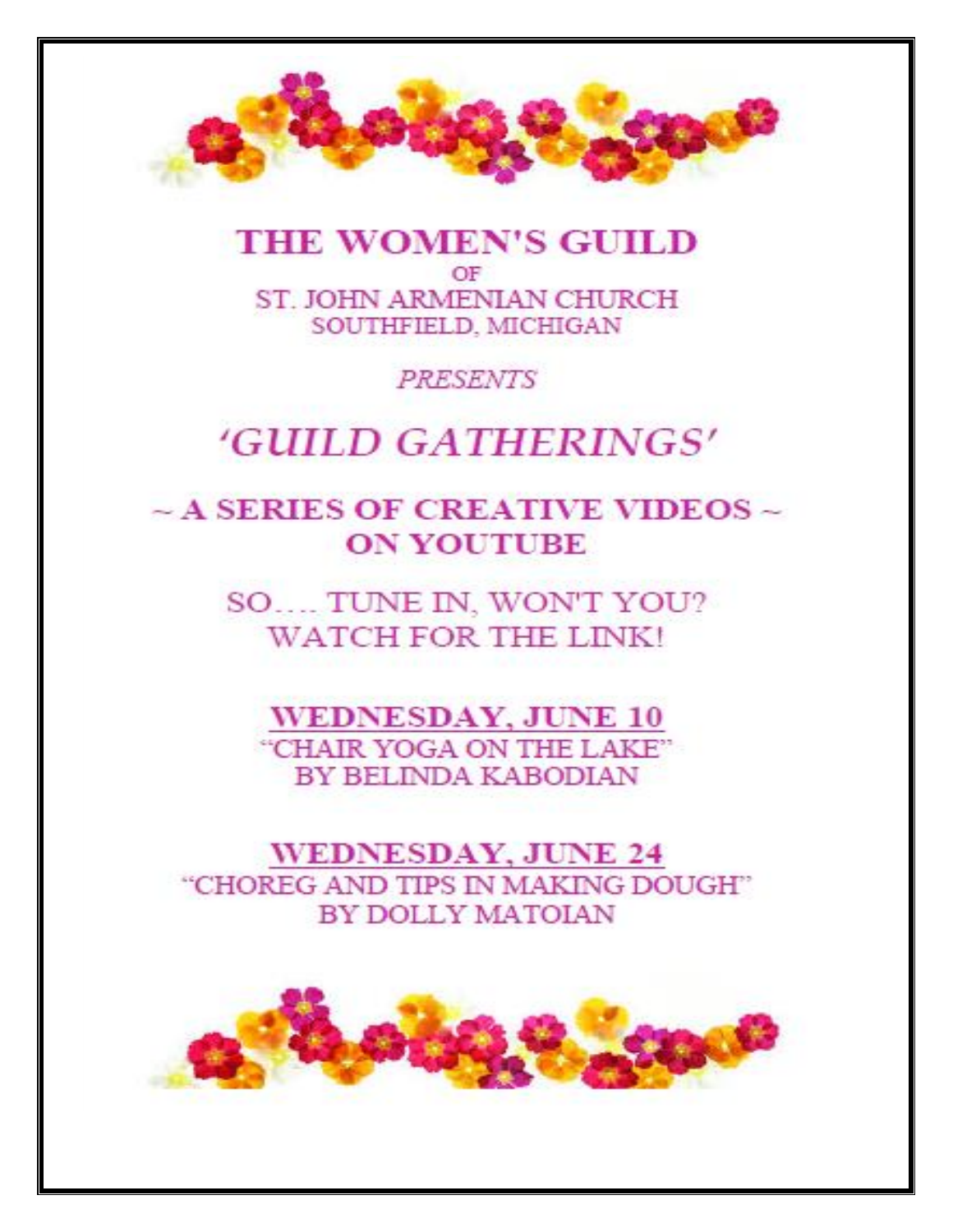## **Women's Guild On-line General Body Meeting**

# **Wednesday, June 3, 2020 at 7:00pm and Wednesday, July 1, 2020 at 7:00pm**



Thanks to the Zoom Cloud Meetings computer application, we will be able to conduct our monthly meeting online virtually. Zoom allows us to have a meeting with video and audio. The Zoom app is free to download to your computer, tablet, or smart phone.

> Details and login information will be sent out thru an e-blast later this month.